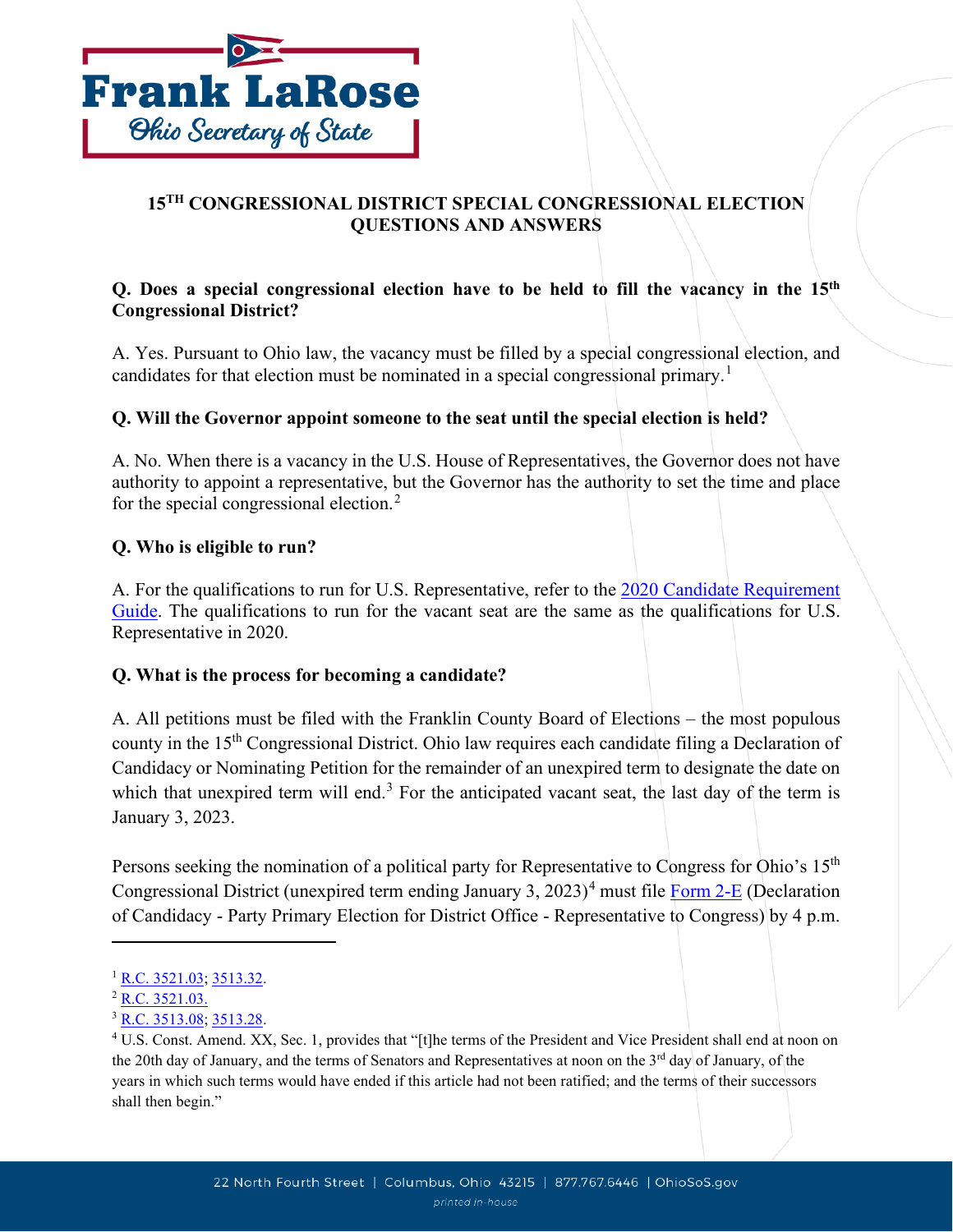on **May 17, 2021** (78 days prior to the special primary election). Protests against partisan candidacies must be filed with the Franklin County Board of Elections by 4 p.m. on **May 28, 2021**.

Persons seeking to run as a write-in candidate must file [Form 13-C](https://www.ohiosos.gov/globalassets/elections/forms/13-c.pdf) (Declaration of Intent to be a Write-in Candidate for Office of United States Representative) by 4 p.m. on **May 28, 2021**, for the special congressional primary or **August 23, 2021,** for the special congressional general election. Persons seeking to run as an independent candidate must file [Form 3-F](https://www.ohiosos.gov/globalassets/elections/forms/3-f.pdf) (Nominating Petition and Statement of Candidacy – Representative to Congress) with the Franklin County Board of Elections by 4 p.m. on **August 2, 2021** (the day before the special primary election).

# **Q. Who can vote in the special election?**

A. Eligible voters residing within the  $15<sup>th</sup>$  Congressional District may vote in the special election. The 15th District encompasses all of Clinton, Fairfield, Hocking, Madison, Morgan, Perry, Pickaway, and Vinton counties, and portions of Athens, Fayette, Franklin, and Ross counties.<sup>[5](#page-1-0)</sup>

# **Q. What is the registration deadline for the special election?**

A. The voter registration deadline for the special congressional primary is **July 6, 2021**. The voter registration deadline for the special congressional general election is **October 4, 2021**.

# **Q. Will absentee ballot request forms be sent to every eligible registered voter?**

A. Only upon request. Ohio law prohibits county boards of elections from sending unsolicited absentee ballot applications.<sup>[6](#page-1-1)</sup> Eligible voters may vote absentee by mail, early in-person, or at their polling place on Election Day.

### **Q. Will there be any adjustments to the campaign finance calendar?**

A. Candidates for U.S. Representative must follow federal campaign finance deadlines. The Federal Election Commission (FEC) will set the deadlines for the special congressional election. Once established, the deadlines will be posted on the FEC's website at [https://www.fec.gov/help](https://www.fec.gov/help-candidates-and-committees/dates-and-deadlines/)[candidates-and-committees/dates-and-deadlines/.](https://www.fec.gov/help-candidates-and-committees/dates-and-deadlines/)

#### **Q. If only one candidate files for a political party's primary nomination or no candidate files for a political party's nomination, does the board need to conduct a special congressional primary election for that political party?**

A. No. Like a primary election in an odd-numbered year, "a primary election preceding a special election to fill a vacancy in an office shall be eliminated if no valid declaration of candidacy is filed for such office, or if the number of persons filing such declarations of candidacy as candidates

<span id="page-1-0"></span><sup>5</sup> [R.C. 3521.01.](http://codes.ohio.gov/orc/3521.01v1)

<span id="page-1-1"></span><sup>6</sup> [R.C. 3501.05.](http://codes.ohio.gov/orc/3501.05)